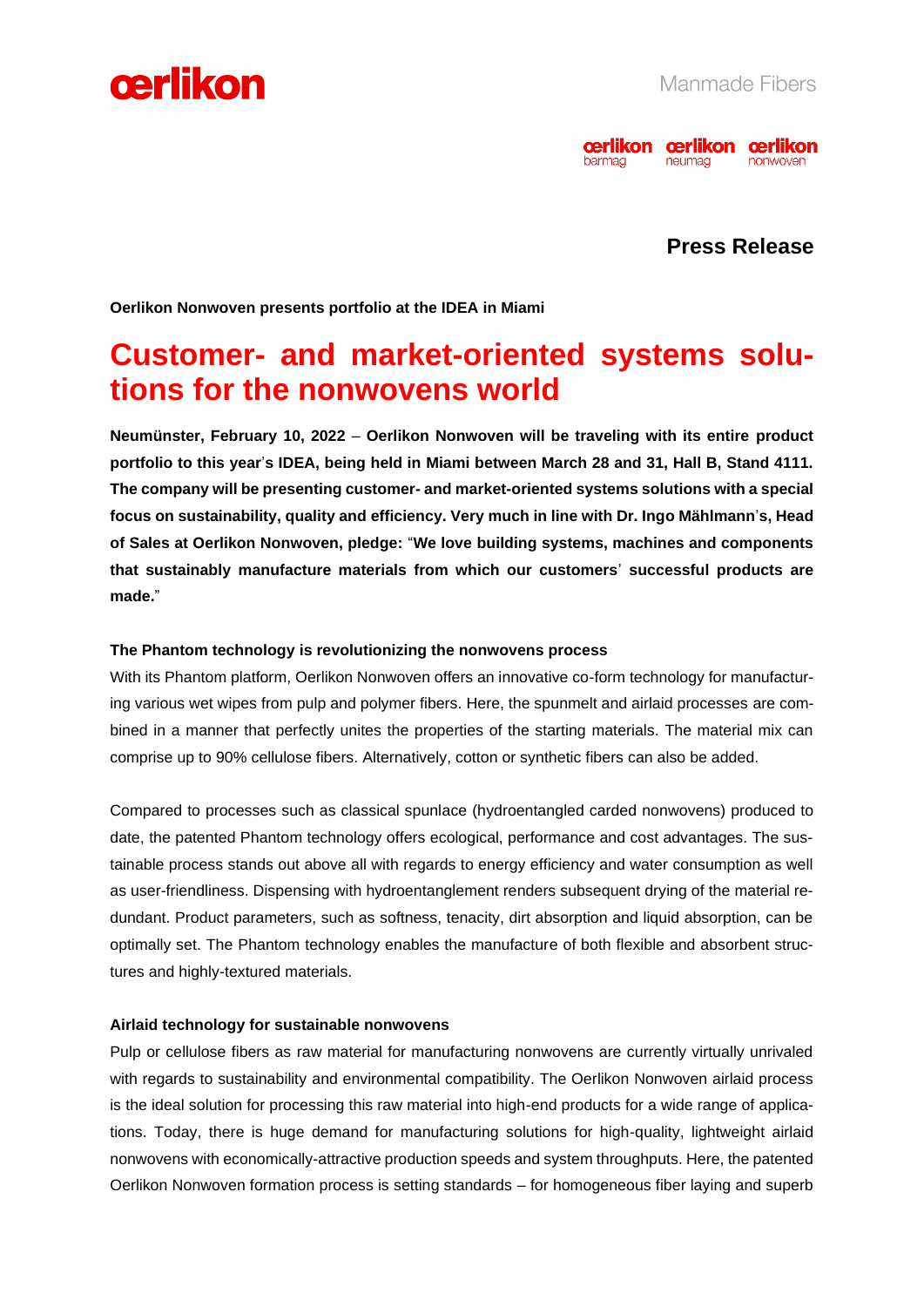

evenness even for nonwovens with low running meter weights. Furthermore, it permits the homogeneous mixing of the most diverse raw materials, including pulp, short- and long-staple natural and manmade fibers (up to 20 mm) and powders, as well as the utilization and combination of the most diverse mechanical, thermal and chemical tangling methods for creating the requisite product properties.

Oerlikon Nonwoven's airlaid technology is also perfectly suited to expanding typical spunlace systems in order to add a cellulose layer to the product that, for example, improves the water absorbency of wipes using a low-cost and biodegradable raw material.

#### **QSR: attractive spunmelt systems for the hygiene and medical market**

For manufacturing hygiene and medical nonwovens, the QSR (Quality Sized Right) technology offers a financially-attractive solution for producing these highly-diverse spunbond and meltblown composites (SSMMS, SMMS, SSS, etc.) in accordance with globally-accepted standards. As a result of intensive collaborations and partnerships, close-knit quality assurance measures and extensive interaction with its technology partners, Oerlikon Nonwoven is able to equip this type of system with unique features that enable producers to distinguish themselves within their respective markets with special nonwoven properties such as higher volumes, softness and customer-specific embossed patterns, for example.

#### **Filtration: leading meltblown competences from Neumünster**

Unique and highly-sophisticated nonwovens for filtration, insulation and sorption applications can be simply and efficiently manufactured thanks to Oerlikon Nonwoven's meltblown technology. The polymers used to produce the filter media and membranes are as diverse as their field of applications. The spectrum ranges from classical polyolefins (PP, PE), PET, PLA, PBT and PA all the way through to special plastics such as PPS and TPU. All these, and other raw materials, can be reliably processed using the Oerlikon Nonwoven meltblown technology.

Filter media can be efficiently electrostatically charged with the ecuTEC+ electro-charging unit developed by Oerlikon Nonwoven for increasing the filtration performance of meltblown media without reducing air permeability. It distinguishes itself from other concepts currently available on the market as a result of its extreme flexibility. Users can choose from numerous possible variations and hence set the optimum charge intensity for their respective filter applications. However, ecuTEC only represents the beginning of an era of new charging and treatment systems available from Oerlikon Nonwoven for further increasing media filtration performance and product diversity.

#### **Comprehensive spunbond portfolio** – **always the right solution**

For industrial nonwovens, Oerlikon Nonwoven systems are capable of high production capacities and yields with simultaneously low energy consumption. To this end, geotextiles made from polypropylene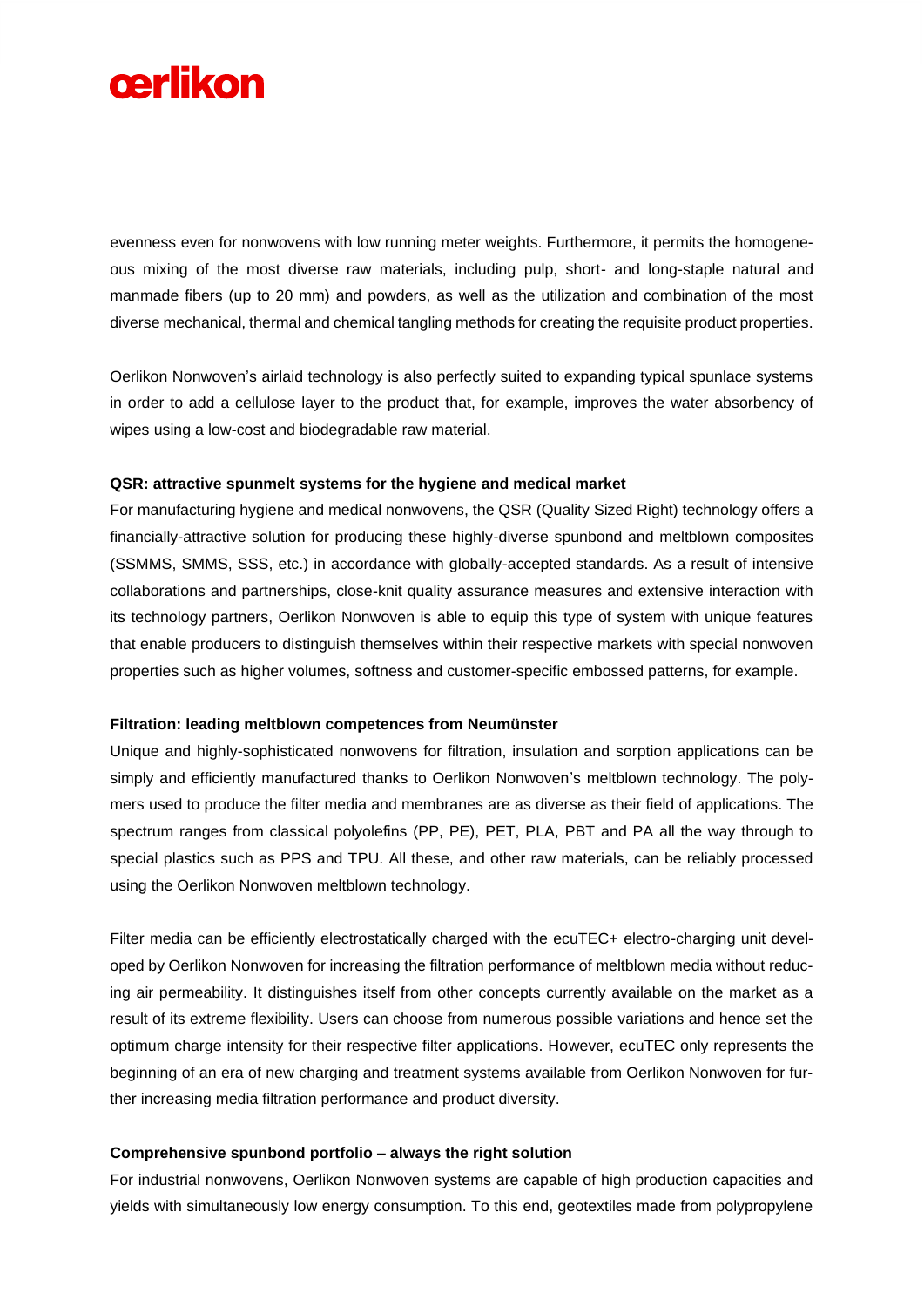

or polyester can be efficiently manufactured with running meter weights of up to  $400$  g/m<sup>2</sup> and filament titers of up to 9 dtex, for example. And Oerlikon Nonwoven also offers specialized spunbond processes for producing nonwoven substrates for roofing underlays (PP or PET spunbonds) and so-called bitumen roofing substrates (needled PET spunbonds) for bitumen roofing membranes.

Furthermore, spunbond products are also becoming increasingly important in filtration applications – both as backing materials for filter media and as the filter media themselves. A flexible nonwoven structure permits the inclusion of customer-specific requirements for various functions. It is Oerlikon Nonwoven's many years of core-sheath bi-component experience in particular that enable the creation of completely new nonwoven structures and hence the incorporation of various functions in a single material. The core-sheath bi-component spinning process permits various combined fiber cross-sections and also simultaneously different fibers to be produced from a single or different polymers. The spectrum ranges from core-sheath and side-by-side bi-component filaments, splitable fibers all the way through to socalled mixed fibers.

6,631 characters including spaces



**Caption:** The patented Phantom technology offers ecological, performance and cost advantages.



**Caption:** Oerlikon Nonwoven double-beam meltblown system – here with integrated ecuTEC+ for electrostatically-charging the filter media.